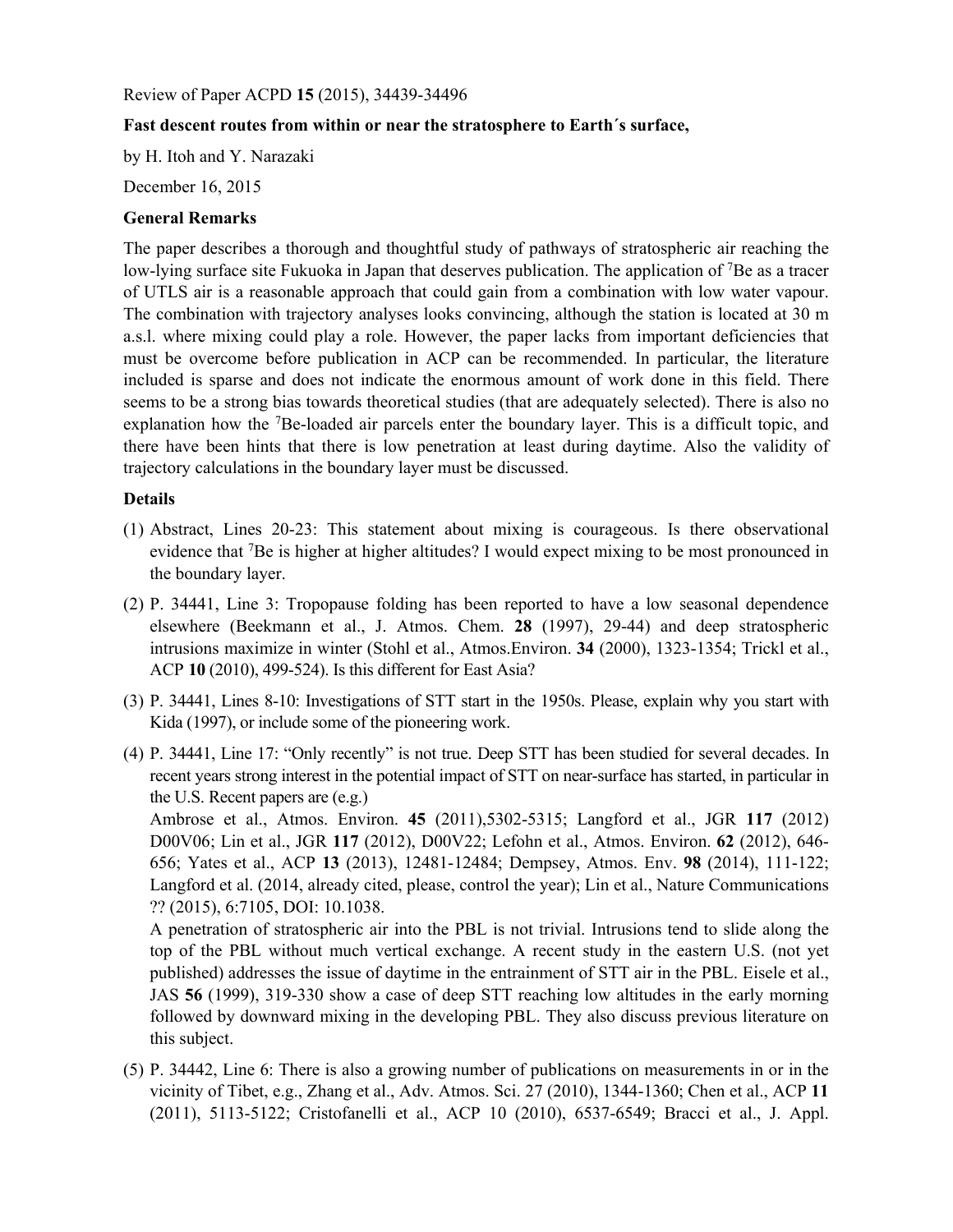Meterol. Clim. **51** (2012), 1489-1507; Sarangi et al., JGR **119** (2014), 1592-1611; Ma et al., ACP **14** (2014), 5311-5325; Ohja et al., Atmos. Environ. **88** (2014), 201-211.

- (6) P. 34442, lines 8-9: The first part of this sentence is trivial! You should rephrase the following part like "which is our direct environment". However, I would rewrite the first two sentences in this paragraph entirely. You could also refer to the recent interest in the impact of STT to air quality and cite the papers listed under (4).
- (7) P. 34442, Line 19: (Langford, 2014)
- (8) P. 34443, Line 7: "mainly": Please, more precisely! (about 2/3 according to Lal and Peters: Cosmic ray produced radioactivity on the earth, Handb. Phys. **46** (1967), 551-612)
- (9) P. 34443, Line 17: Add citations of such STT studies! You could add those on the following page and and some more. From the past 20 years I remember a number of climatological studies, e.g., Elbern et al., Atmos. Environ. **31** (1997), 3207-3226; Stohl et al., 2000, see (2); Zanis et al., ACP **3** (2003), 763-777; Cristofanelli et al., JGR **111** (2006), D03306; Trickl et al., 2010, see (2)). In addition, I found a recent one on low altitude surface observations: Tan et al., J. Radioanal. Nucl. Chem. **298** (2013), 883-891. This one could be cited in connection with your low-altitude study.
- (10) P. 34443, Lines 25-26: "several" is not enough. One possibility could be "a limited number". The sentence "In other words, ..." is unnecessary and should be deleted. You do not explain where the problems are!
- (11) P. 34443, Lines 1-3: The references listed under (8) are also related to mountain sites. Ozone is frequently elevated in the presence of elevated 7Be. If you want to present Tsutsumi et al. as a special example, you could introduce that sentence by "In East Asia, Tsutsumi et al. ....".
- (12) P. 34444, Line 14: Add (Stohl et al., 2003)
- (13) P. 34445, Line 5: I am missing a summary of the existing knowledge on STT air reaching low altitudes (see (4)), as a transition to the current study.
- (14) P. 34446, Line 5: Why do you mention two companies (Ortec, Canberra) for one detection system?
- (15) P. 34447, Lines 7-11: "concentration" is not fully precise. However, "specific activity" is related to mass (Bq kg<sup>-1</sup>) and is, thus, not a better solution. Maybe you should use quotation marks around concentration in Line 7 (first case). What is the accumulation time?
- (16) P. 34448: There is no information on the calculation of PV!
- (17) P. 34452, Line 3: What is the "eastern hemisphere"?
- (18) P. 34452, Line 7: "higher latitudes"? "high" could be around the North Pole! 45º is normally named "mid-latitude". Please, carefully examine the paper elsewhere!
- (19) P. 34457, Line 1: "that the potential temperature is not conserved along the trajectories"?
- (20) P. 34457, Line 12: Why do values mix? Air parcel can mix. Is this a numerical effect? Freetropospheric mixing is a rather slow process (see Trickl et al., ACP **14** (2014), 9941-9961, for some discussion).
- (21) P. 34457, Line 18: "high altitudes" or "high latitudes"? Please, make sure. If "altitudes": Please, specify!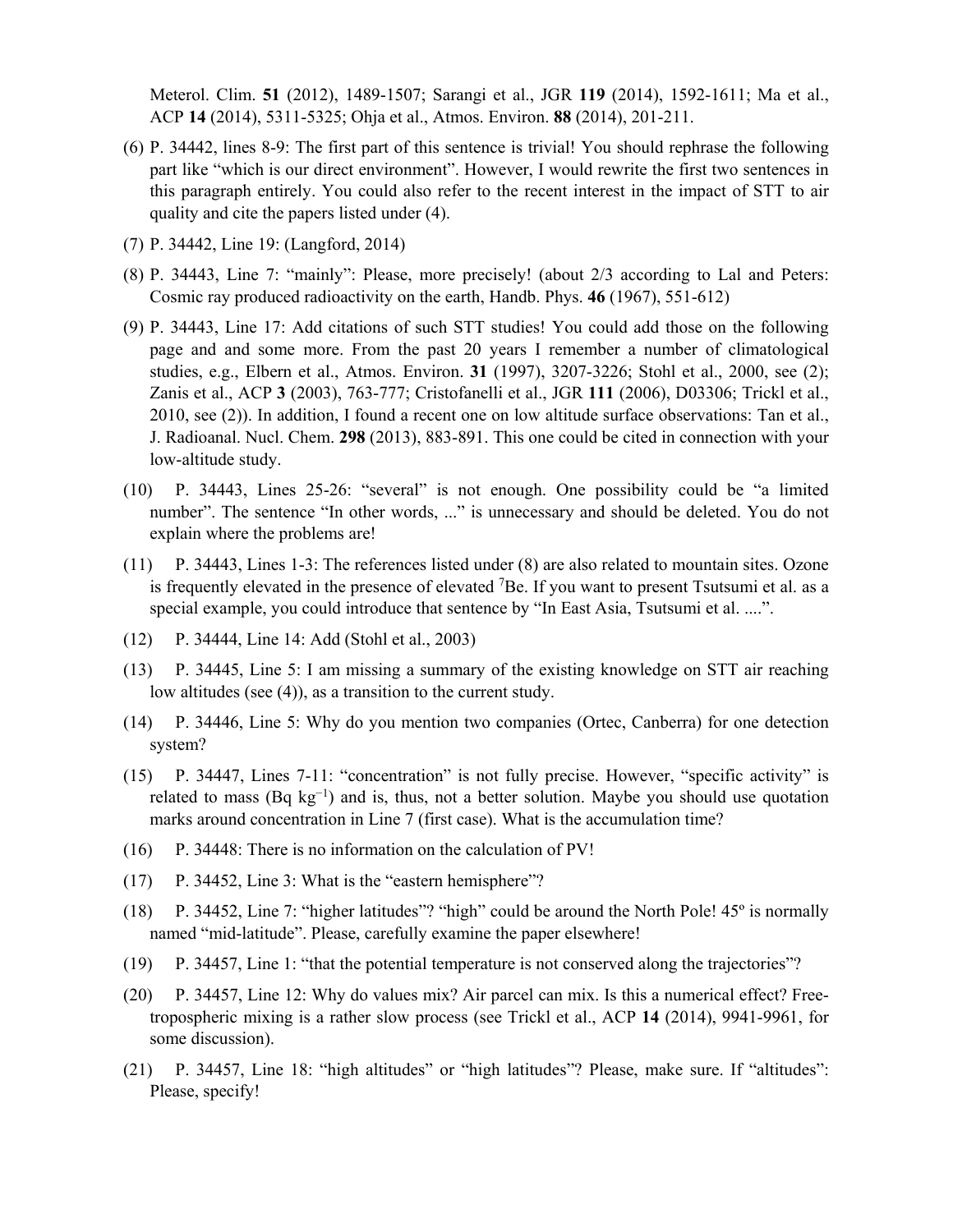- (22) P. 34457, Line 19: "diffluent area" looks strange. Do you mean "area with predominantly diffluent air masses"?
- (23) P. 34457, Lines 21-23: "this southward flow": there is also a northward flow! Please, describe clearer. The sentence "That is, descending parcels .... but parts of them." is also difficult to understand.
- (24) P. 34458, Lines 15-17: First you write "rapid descent", here "considerably long (longer?) time". I suggest writing "somewhat longer time". "low altitudes" is confusing. The intrusions start at high altitudes!
- (25) P. 34459, Line 18: "it is rare": Do not generalize! Better "First, we conclude from our analysis ...".
- (26) P. 34460, Line 12: "reference altitudes of 8000 and 10000 m."?
- (27) P. 34461, Lines 1-3: According to Beekmann et al. (1997) (see (2)) the frequency of tropopause folding is rather constant over the year. Please, explain or rephrase! Do you refer to deep intrusions which would make sense?
- (28) P. 34461, Lines 5-6: I think you do not exclude the difference! The impact is what matters.
- (29) P. 34461, Line 13: Is 3 PVU correct or a misprint? (2 PVU?)
- (30) P. 34661, Line 234: The variances of what? Please, more precisely!
- (31) P. 34463, Line 2: "folds are frequent": See (27)!
- (32) P. 344564, Lines 4-5: "mixing": See (20). See also Line 9.
- (33) P. 34465, Line 9: What means "high"? Lower-tropospheric ozone peaks rarely exceed 80 ppb. Maybe "elevated" is more adequate.
- (34) Table 1, Line 1: What is the accumulation time?
- (35) Fig. 3: Specify units (altitude, potential temperature), also in other similar captions
- (36) Fig. 5: "the last two days of travel"; "Horizontal component of the trajectories" (please, examine also elsewhere, e.g., Fig. 6)
- (37) Fig,. 16, Line 2: "on 16 December" (see also following captions)

## **Figures:**

(1) Fig. 1

**Style** 

- (1) P. 34441, Line 15: Change to "and, therefore, they"
- (2) P. 34442, Line 3: "33 years of"?
- (3) P. 34442, Line 5: Better "hot spots".
- (4) P. 34442, Line 23: "This study aims at answering"
- (5) P. 34443, lines 1-2: "backward destination"?
- (6) P. 34443, Line 7: Replace "substance" by "isotope".
- (7) P. 34443, Line 24: "is sufficient"